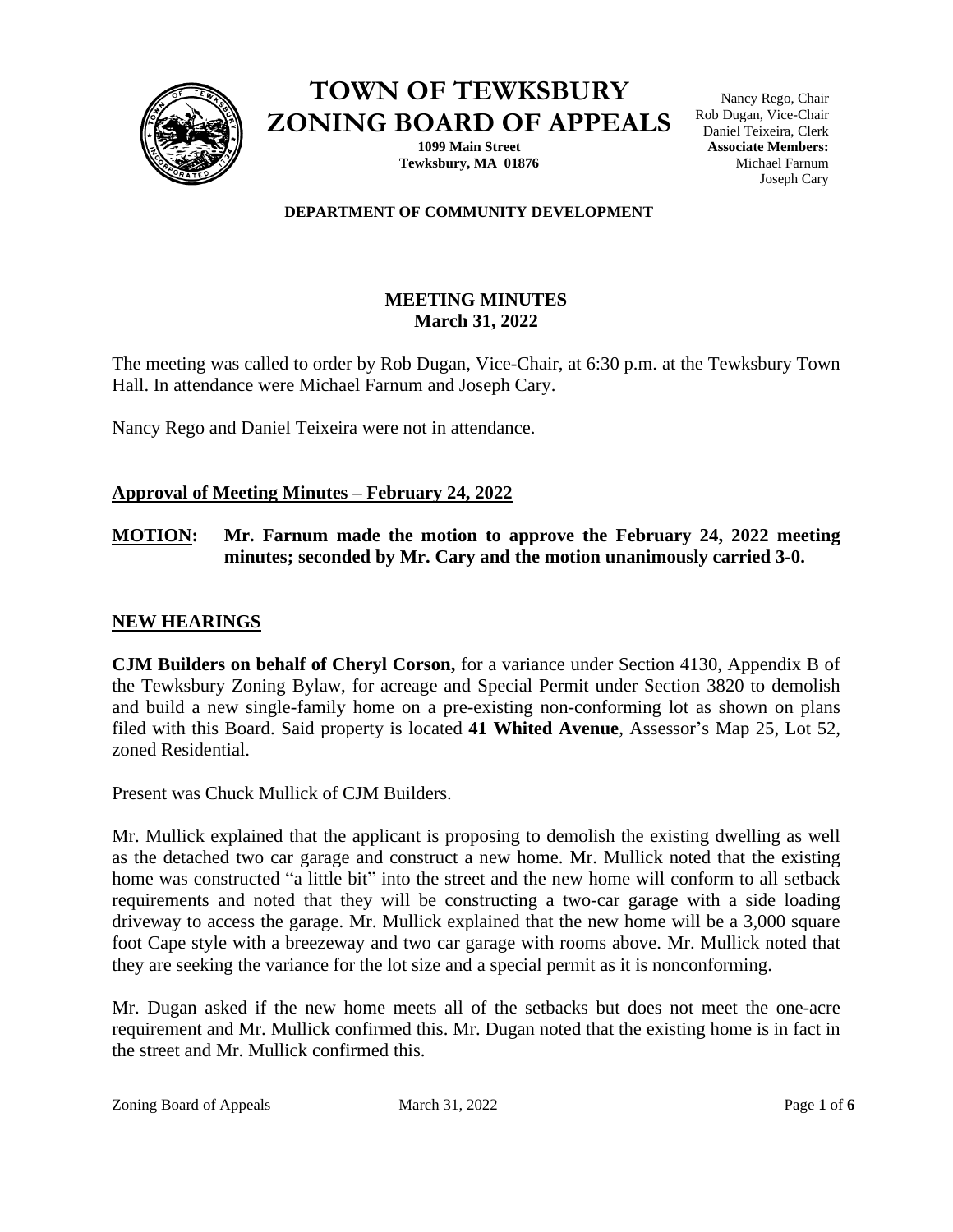Mr. Farnum asked if any of the abutters have expressed any concerns. Mr. Mullick explained that the home is owned by a longtime family friend of his who is in the process of losing the home, and nothing can be done with the home in its current state; it would have to be fully gutted and there is still the issue with it being in the street.

Mr. Dugan opened the hearing to the public.

Keith Pierce of 2 Ward Street came forward and noted that this property abuts his property to the side. Mr. Pierce explained that one of his concerns is if this will be the same footprint and closer to his property. Mr. Dugan noted that it will not be the same footprint and explained that the new home will be more in the middle of the lot so that it is conforming. Mr. Pierce noted that it is a much larger home than what is there now, and Mr. Dugan noted that 2 ½ stories is typical. Mr. Pierce noted that it will be closer to his property and Mr. Dugan confirmed this and explained that it will still be 52 feet away. Mr. Pierce noted that there is a currently a fence between the two properties and asked if this will be changed. Mr. Mullick explained that they have not discussed fencing, but they would not be opposed to installing better fencing. Mr. Mullick offered to show Mr. Pierce the drawings of the home. Mr. Pierce noted that he is not opposed to the project, he just wants to ensure it is not too close to his property.

Mr. Dugan noted that he appreciates the efforts to maintain the setbacks.

- **MOTION: Mr. Cary made the motion to close both parts of the hearing; seconded by Mr. Farnum and the motion unanimously carried 3-0.**
- **MOTION: Mr. Farnum made the motion to approve CJM Builders on behalf of Cheryl Corson, for a Special Permit under Section 3820 of the Tewksbury Zoning Bylaw to demolish and build a new single-family home on a pre-existing nonconforming lot as shown on plans filed with this Board. Said property is located 41 Whited Avenue, Assessor's Map 25, Lot 52, zoned Residential; seconded by Mr. Cary and the motion unanimously carried 3-0. DUGAN, FARNUM, CARY**
- **MOTION: Mr. Farnum made the motion to approve CJM Builders on behalf of Cheryl Corson, for a variance under Section 4130, Appendix B of the Tewksbury Zoning Bylaw, to demolish and build a new single-family home on a preexisting non-conforming lot as shown on plans filed with this Board. Said property is located 41 Whited Avenue, Assessor's Map 25, Lot 52, zoned Residential; seconded by Mr. Cary and the motion unanimously carried 3-0. DUGAN, FARNUM, CARY**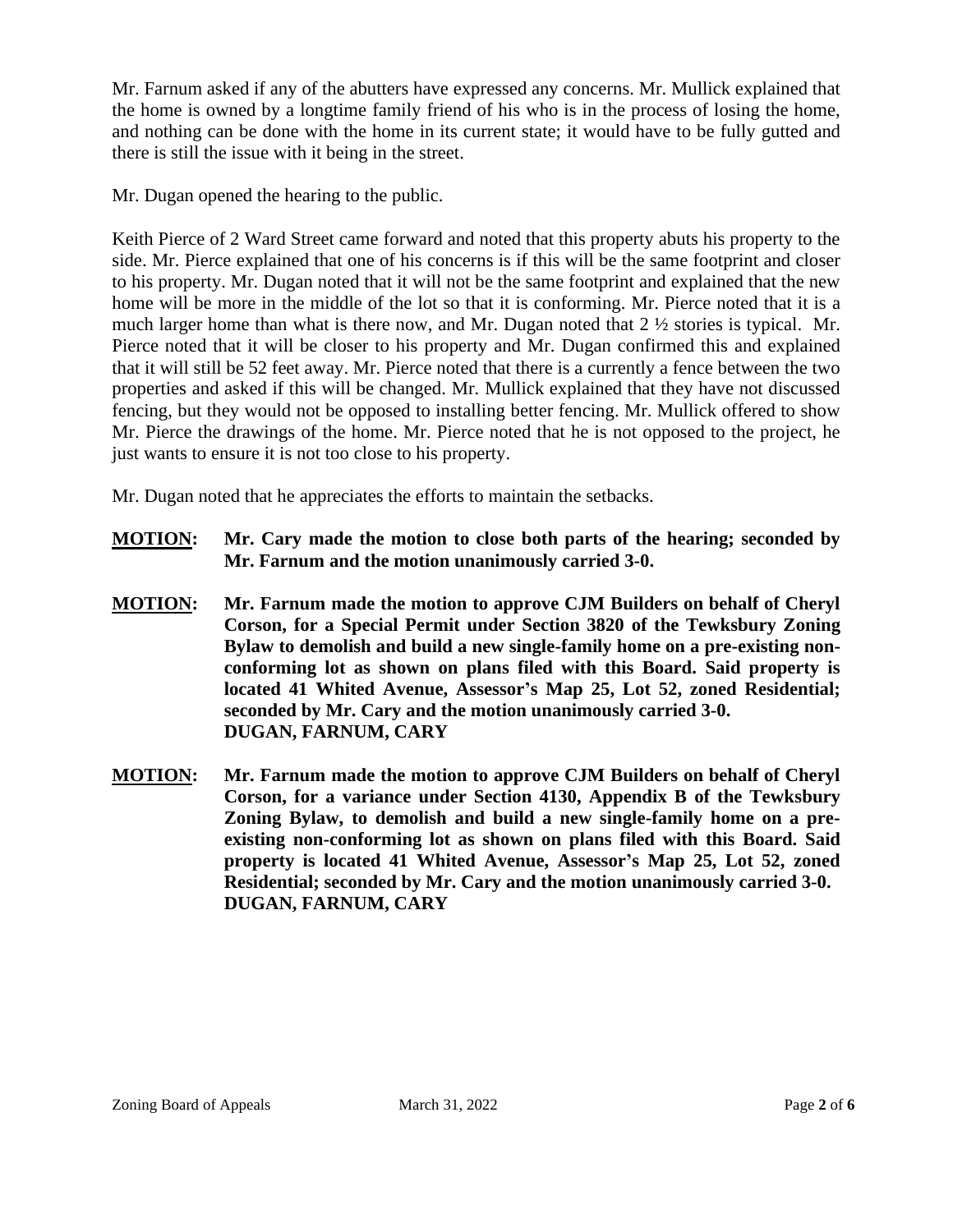**John Reichtel & Stephanie Borges C/O David Plunkett,** under MA General Laws, Chapter 40A, Section 8 as a party aggrieved by a decision made by the Building Inspector in a letter dated February 8, 2022, to construct a metal storage shed. Said property is located at **30 Carter Street,** Assessor's Map 103, Lot 4, zoned Residential.

Present was Attorney David Plunkett and applicants, John Reichtel and Stephanie Borges.

Attorney Plunkett noted that the applicants have lived at this property for approximately seven years and explained that they had previously rented the property for many years and then recently purchased it. As part of their ownership, the applicants would like to have a shed to be used as a hobby shop and workout space. Attorney Plunkett explained that while it is a metal structure, it is a functional building. Attorney Plunkett referenced the Building Inspector's denial letter and noted that reference is made to a provision in the bylaw that states it not a permissible accessory structure. Attorney Plunkett explained that Section 3523 has three subsections which refer to truck box, Conex box, and steel storage, which are three of the same types of things: a storage unit. Attorney Plunkett explained that they understand that the town does not want these large Conex boxes on properties for storage.

Mr. Dugan noted that there is no definition in the bylaw for a steel storage unit. Attorney Plunkett explained that they feel the intent of the bylaw is that that the three (truck box, Conex box and steel storage) are the same. Attorney Plunkett noted that there are a number of steel structures in town and discussed the structure on Marshall Street that was recently approved by the Board. Attorney Plunkett noted that the property abuts the speed skate, which was formerly North Meadow Country Club, and no opposition has been received from any of the abutters. Attorney Plunkett provided the Board with six signatures in support of the project.

Mr. Dugan asked if the size is 25 x 50, and Attorney Plunkett confirmed this. Mr. Dugan noted that only a photograph of the front has been provided and asked if there are photographs of the sides, back, and inside. Attorney Plunkett noted that the inside layout has been provided with the plans.

Mr. Farnum asked how tall the structure will be, and Mr. Reichtel noted 16 feet at the highest point.

Mr. Dugan asked if the applicants are seeking a permit for this to be an accessory structure and Attorney Plunkett confirmed this. Mr. Dugan asked if there is heat, electricity, and plumbing and Mr. Reichtel noted that he would like to install this eventually, but at this time just electricity. Mr. Dugan referenced Section 3511 and noted that it states accessory buildings shall not be inhabitable and explained that if utilities are installed, then it is habitable. Attorney Plunkett explained that they are just requesting electricity, and there is no intent to have a bathroom or bedroom.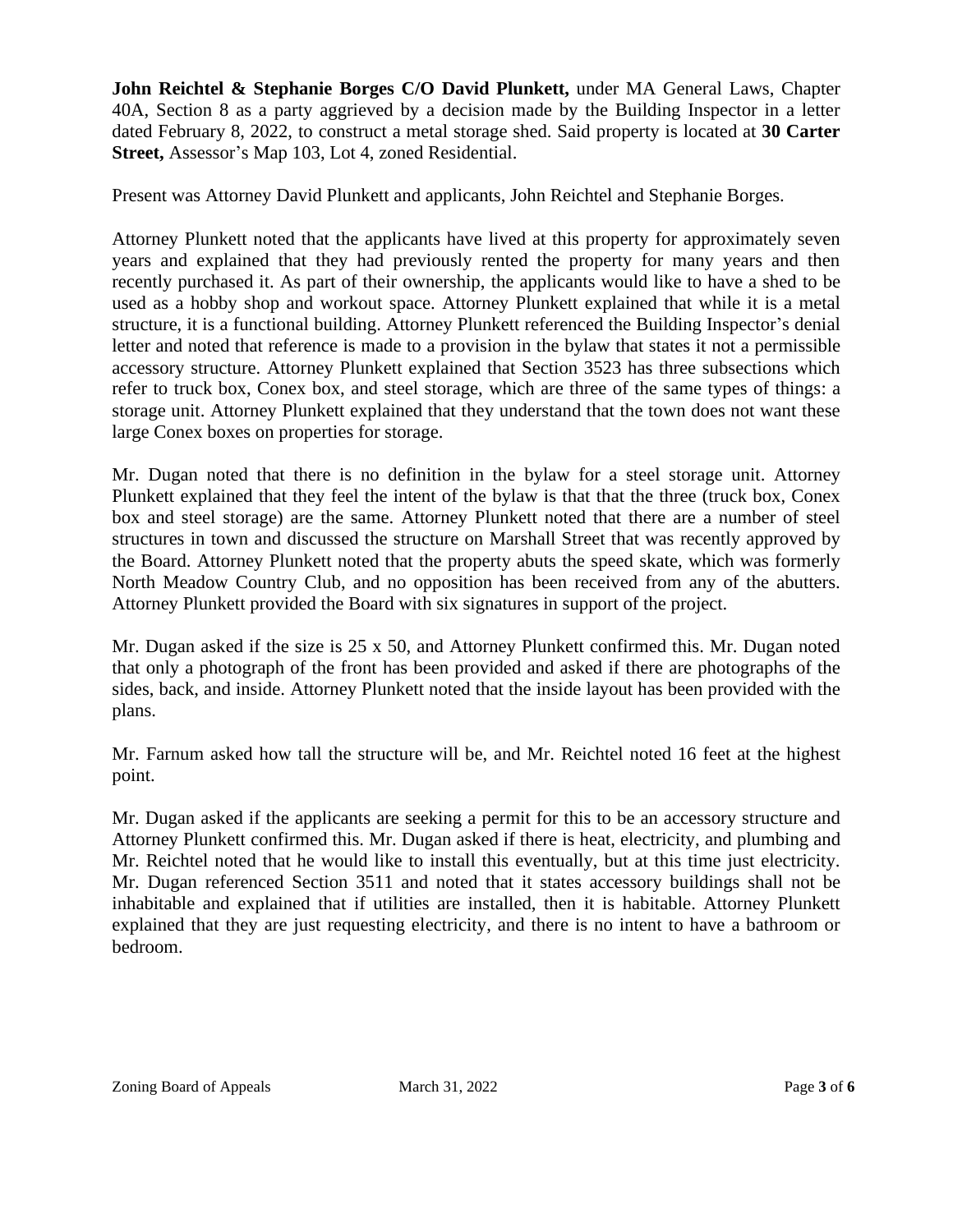Mr. Cary asked if the neighbor to the left is the speed skate/old North Meadow and Mr. Reichtel confirmed this. Mr. Cary asked if this will be constructed on a slab and Mr. Reichtel confirmed this.

Mr. Farnum noted that the description on the application states, "hobby shed" and asked why it was not called an accessory structure and what the difference is between the two. Attorney Plunkett explained that it is a functional building being used as a workout space and hobby shed and was denied as an accessory structure because it is made of steel material, which is in conjunction with a truck box. Attorney Plunkett noted that it is not a steel storage building, it is a functional building. Attorney Plunkett discussed the matter recently before this Board on Marshall Street, which was approved and is a mark larger building. Mr. Dugan noted that the one on Marshall Street is an accessory building. Mr. Dugan explained that his issue is there is no definition of what a steel building is. Mr. Dugan asked how Attorney Plunkett would define steel building and Attorney Plunkett explained it would not be a functional building and is used for storage. Mr. Dugan explained that, in essence, the applicants are requesting to construct a steel storage unit as it was called a shed and Attorney Plunkett clarified "hobby shed".

Mr. Farnum asked if the neighbors have provided any input and are aware of the size and Mr. Reichtel explained that letters and the plan were provided to the neighbors.

Mr. Cary asked if it was denied because it is metal, and Mr. Reichtel confirmed this.

Mr. Dugan asked what the actual name for this structure is and Mr. Reichtel noted it is called a "X Model Hut". Mr. Dugan asked if a certified plot plan was required by the Building Commissioner and Mr. Reichtel explained it was not. Mr. Dugan noted that the plot plan and drawing that were provided are different as one shows 250 feet and the other shows 298 feet. Mr. Dugan asked what happen to the shed and deck and Mr. Reichtel noted that they are now gone. Mr. Dugan asked if it is existing nonconforming due to the frontage and Attorney Plunkett confirmed this and noted that is also less than one acre.

Mr. Dugan opened the hearing to the public and no one came forward to comment.

Mr. Dugan explained that any other time he would suggest continuing this matter due to the lack of sufficient plans.

## **MOTION: Mr. Farnum made the motion to close both parts of the hearing; seconded by Mr. Cary and the motion unanimously carried 3-0.**

Mr. Dugan noted that the Board always votes in the affirmative and explained that if the Board votes "yes" it votes in favor of the Building Commissioner, and a "No" vote would be in favor of the applicant. Mr. Dugan asked Attorney Plunkett if he understands this and Attorney Plunkett confirmed.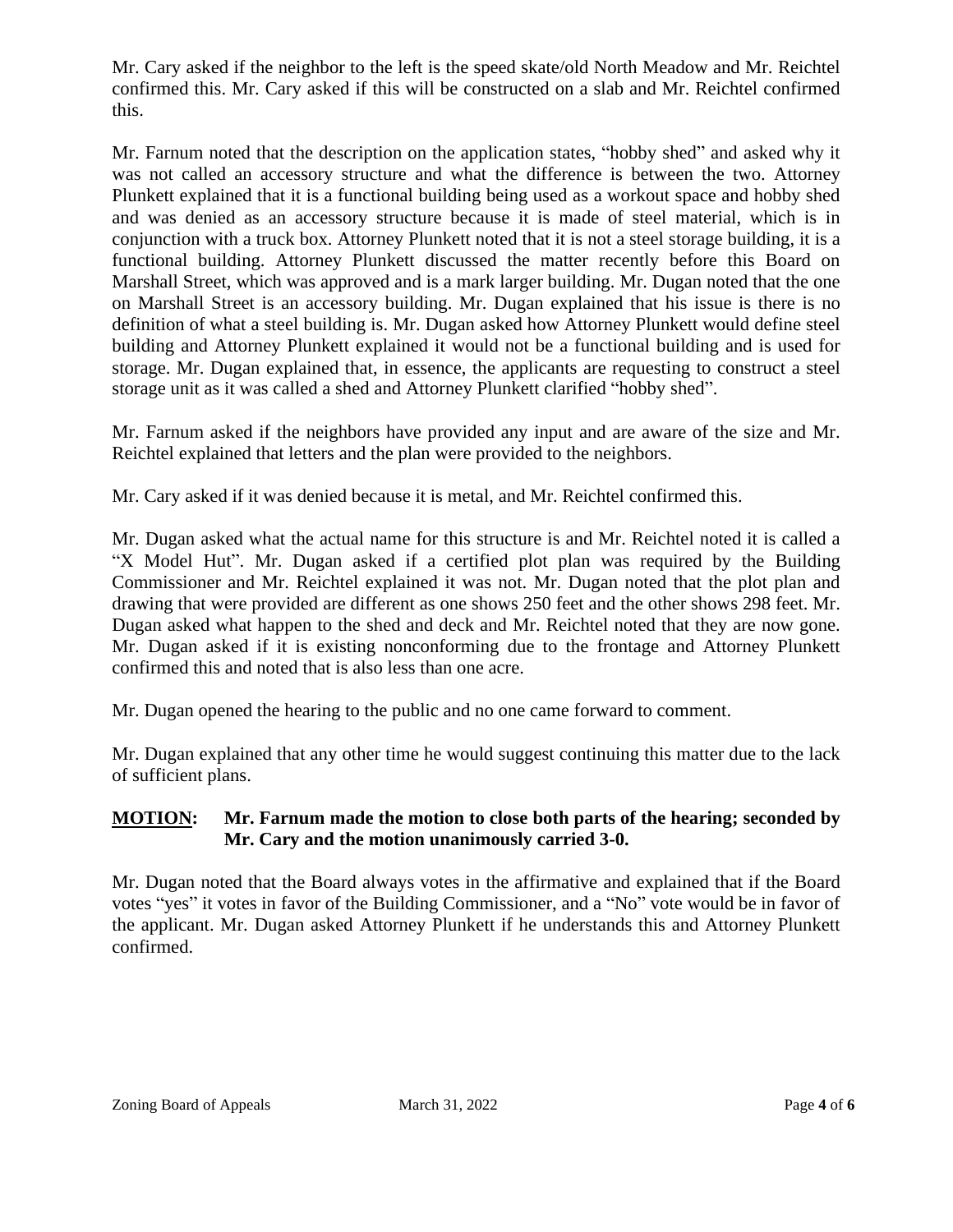**MOTION: Mr. Farnum made the motion to approve John Reichtel & Stephanie Borges C/O David Plunkett, under MA General Laws, Chapter 40A, Section 8 as a party aggrieved by a decision made by the Building Inspector in a letter dated February 8, 2022, to construct a metal storage shed. Said property is located at 30 Carter Street, Assessor's Map 103, Lot 4, zoned Residential; seconded by Mr. Cary and the motion unanimously failed to carry 0-3. DUGAN, FARNUM, CARY**

#### **New Business**

There was no new business discussed.

#### **Old Business**

There was no old business discussed.

### **Adjourn.**

### **MOTION: Mr. Dugan made the motion to adjourn; seconded by Mr. Farnum and the motion unanimously carried 3-0.**

**Approved: April 28, 2022**

# *List of documents for the 03.31.2022 meeting Documents can be found in the Community Development Office*

- **6:30 P.M.** Call meeting to order
- **6:30 P.M.** Approval of Minutes: **February 24, 2022** • **February 24, 2022 Minutes**

#### **NEW HEARINGS**

- 6:30 **CJM Builders on behalf of Cheryl Corson**, for a variance under Section 4130, Appendix B, of the Tewksbury Zoning Bylaw, for acreage and a Special Permit under Section 3630 to demolish and build a new single-family home on a pre-existing nonconforming lot as shown on plans filed with this Board. Said property is located at **41 Whited Avenue** Assessor's Map 25, Lot 52 zoned Residential.
	- **Application Package dated 3/3/22**